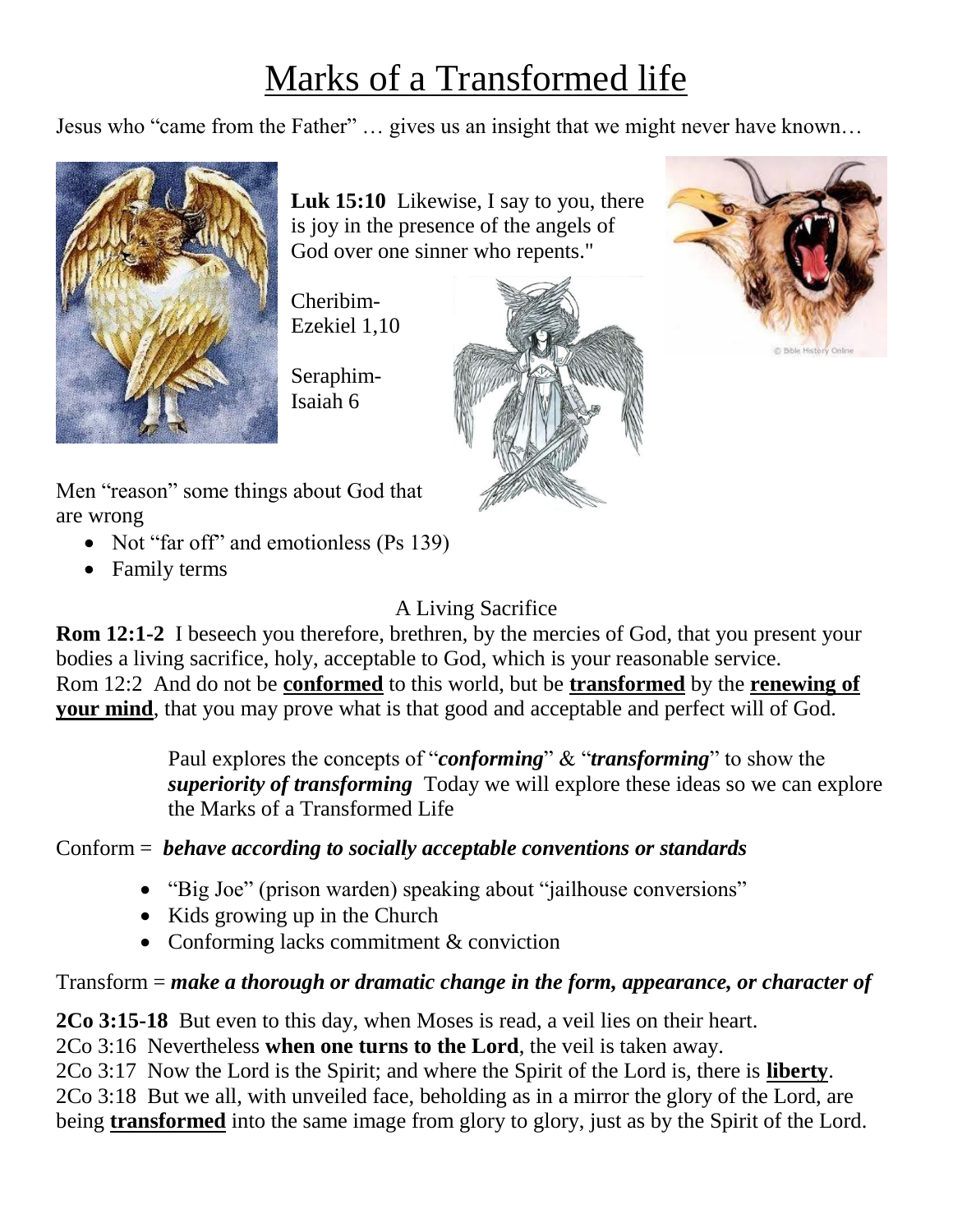## *Marks of Transformation…*

*New life … rejecting sin*

**Rom 6:4-6** Therefore we were buried with Him through baptism into death, that just as Christ was raised from the dead by the glory of the Father, even so we also should walk in **newness of life.**

Rom 6:5 For if we have been united together in the likeness of His death, certainly we also shall be in the likeness of His resurrection,

Rom 6:6 knowing this, that our **old** man was crucified with Him, that the body of sin might be done away with, that we should **no longer be slaves of sin**.

### THE PROOF OF OUR NEW LIFE IN CHRIST

One way to be confident of our relationship with Christ is to see **TANGIBLE EVIDENCE - A TRANSFORMED LIFE.** The Bible mentions several ways that we can recognize that God really has entered our lives, and is beginning to accomplish His work within us.

*Growth via prayer & meditation & Bible study*

**2Pe 3:18** but grow in the grace and knowledge of our Lord and Savior Jesus Christ. To Him be the glory both now and forever. Amen.  $(G5485 - \text{charis} - \text{gratitude}, \text{favor})$ 

*With Spirit indwelling we are a new creation …and ambassadors of reconciliation*

**2Co 5:17-20** Therefore, if anyone is in Christ, he is a **new creation**; old things have passed away; behold, all things have become new.

2Co 5:18 Now all things are of God, who has reconciled us to Himself through Jesus Christ, and has given us the **ministry of reconciliation**,

2Co 5:19 that is, that God was in Christ reconciling the world to Himself, not imputing their trespasses to them, and has committed **to us** the word of reconciliation.

2Co 5:20 Now then, **we are ambassadors for Christ**, as though God were pleading through us: we implore you on Christ's behalf, be reconciled to God.

*Transformers grow in Love & they endure all*

**2Th 3:5** Now may the Lord direct your hearts into the love of God and into the patience of Christ. (*G5281 - Cheerful endurance, NIV - perseverance*)

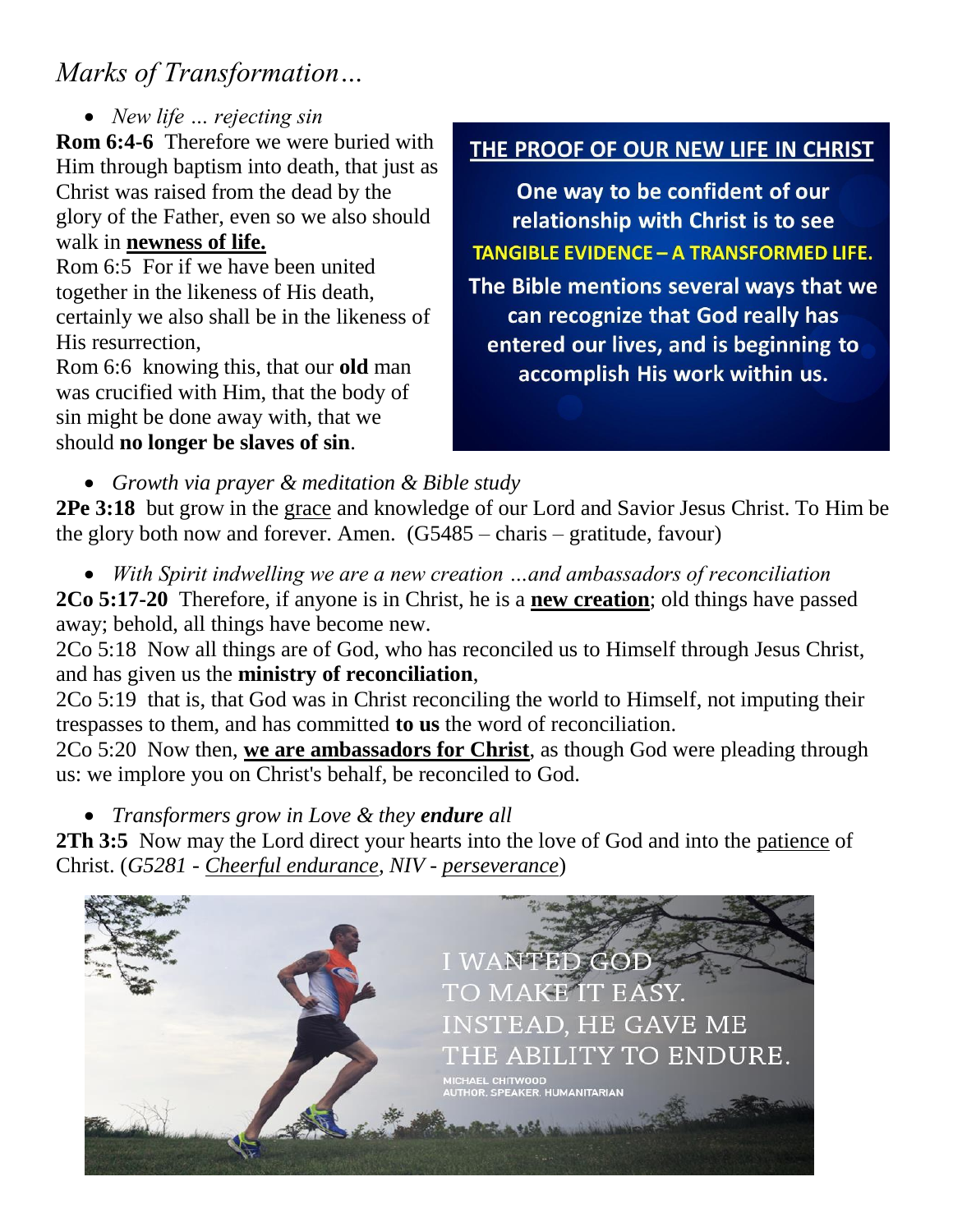*Transformers will Put On the New Self*

**Col 3:1-17** Since, then, you have been raised with Christ, set your hearts on things above, where Christ is, seated at the right hand of God.

Col 3:2 **Set your minds on things above**, not on earthly things.

Col 3:3 For you died, and your life is now hidden with Christ in God.

Col 3:4 When Christ, **who is your life**, appears, then you also will appear with him in glory.

Col 3:5 **Put to death**, therefore, whatever belongs to your **earthly nature**: sexual immorality, impurity, lust, evil desires and greed, which is idolatry.

Col 3:6 Because of these, the wrath of God is coming.

Col 3:7 You **used** to walk in these ways, in the **life you once lived**.

Col 3:8 But now you must also **rid yourselves** of all such things as these: anger, rage, malice, slander, and filthy language from your lips.

Col 3:9 **Do not lie** to each other, since you have taken off your old self with its practices

Col 3:10 and have put on the **new self**, which is being **renewed** in knowledge in the image of its Creator.

Col 3:11 Here there is no Gentile or Jew, circumcised or uncircumcised, barbarian, Scythian, slave or free, but Christ is all, and is in all.

Col 3:12 Therefore, as God's chosen people, holy and dearly loved, **clothe yourselves** with compassion, kindness, humility, gentleness and patience.

Col 3:13 **Bear** with each other and **forgive** one another if any of you has a grievance against someone. Forgive as the Lord forgave you.

Col 3:14 And over all these virtues put on **love**, which binds them all together in perfect **unity**.

Col 3:15 Let the **peace of Christ** rule in your hearts, since as members of one body you were called to peace. And be **thankful**.

Col 3:16 Let the message of Christ dwell among you richly as you teach and admonish one another with all **wisdom** through **psalms, hymns, and songs from the Spirit, singing** to God with **gratitude** in your hearts.

Col 3:17 And **whatever you do**, whether in word or deed, **do it all in the name of the Lord Jesus, giving thanks to God the Father through him**.





*Transformers repent when they get off course*

**Joe 2:12-13** "Even now," declares the LORD, "**return** to me with **all your heart**, with fasting and weeping and mourning."

Joe 2:13 **Rend your heart** and not your garments. Return to the LORD your God, for he is gracious & compassionate, slow to anger & abounding in love, & he relents from sending calamity.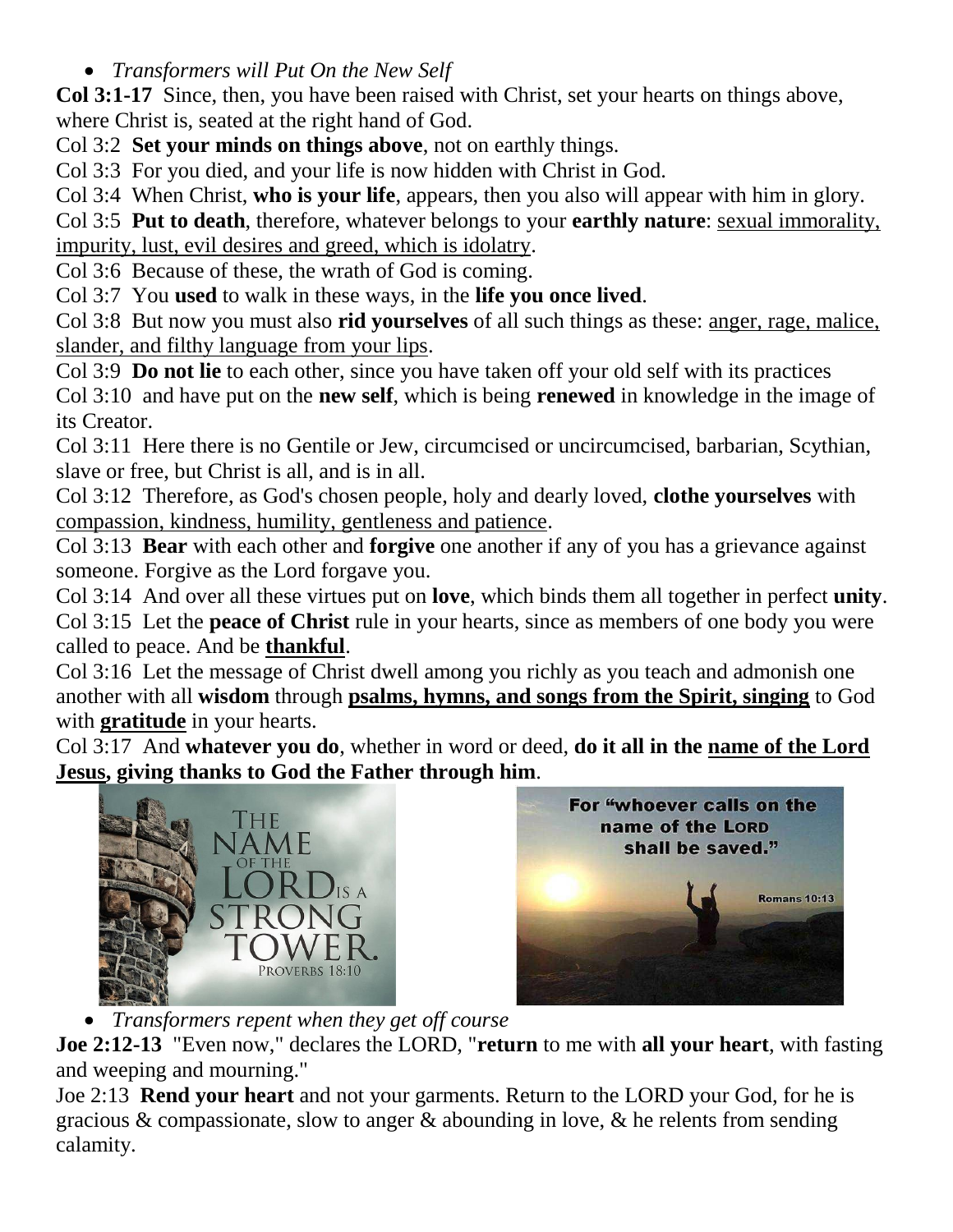*A transformed life bears good fruit NOT bad fruit*

Luk 6:43-45 "No good tree bears bad fruit, nor does a bad tree bear good fruit.

Luk 6:44 Each tree is recognized by its own fruit. People do not pick figs from thornbushes, or grapes from briers.

Luk 6:45 A good man brings good things out of the good stored up in his heart, and an evil man brings evil things out of the evil stored up in his heart. For the mouth speaks what the heart is full of.

**Gal 5:19-23** The acts of the flesh are obvious: sexual immorality, impurity and debauchery;

Gal 5:20 idolatry and witchcraft; hatred, discord, jealousy, fits of rage, selfish ambition, dissensions, factions

Gal 5:21 and envy; drunkenness, orgies, and the like. I warn you, as I did before, that those who live like this will not inherit the kingdom of God.

Gal 5:22-23 But the **fruit of the Spirit is love, joy, peace, forbearance, kindness, goodness, faithfulness, gentleness and self-control**. Against such things there is no law.



*A transformed life seeks & promotes unity in the church* 

**1Cor 1:10** I appeal to you, brothers and sisters, in the name of our Lord Jesus Christ, that all of you **agree with one another** in what you say and that there be **no divisions** among you, but that you be **perfectly united in mind and thought**.

*A transformed life is committed to God's New Covenant with a New heart*

**Jer 31:33-34** "This is the covenant I will make with the people of Israel after that time," declares the LORD. "**I will put my law in their minds and write it on their hearts**. I will be their God, and they will be my people.

Jer 31:34 No longer will they teach their neighbor, or say to one another, 'Know the LORD,' because **they will all know me**, from the least of them to the greatest," declares the LORD. "For I will **forgive** their wickedness and will remember their sins no more."

**Eze 36:25-27** I will sprinkle **clean water** on you, and you will be **clean**; I will cleanse you from all your impurities and from all your idols.

Eze 36:26 I will give you a new heart and put a new spirit in you; I will remove from you your heart of stone and give you a heart of flesh.

Eze 36:27 And I will put my Spirit in you and move you to follow my decrees and be careful to



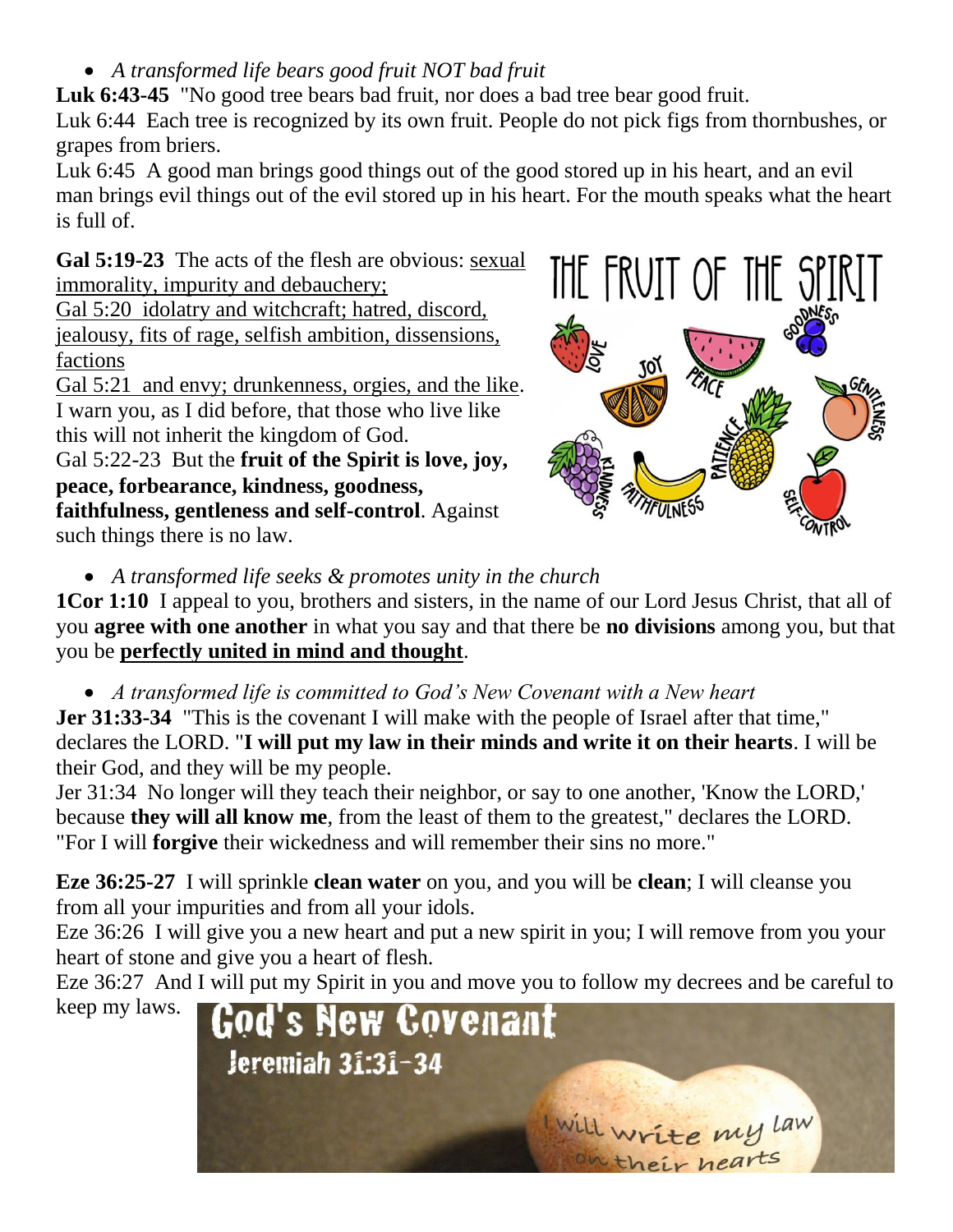*A Transformed life is open and yielding to God*

**Psa 139:23**-24 Search me, God, and know my heart; test me and know my anxious thoughts. Psa 139:24 See if there is any offensive way in me, and lead me in the way everlasting.

**Gal 2:19-20** "For through the law I **died** to the law so that I might **live for God**. Gal 2:20 I have been **crucified with Christ** and I no longer live, but **Christ lives in me**. The life I now live in the body**, I live by faith** in the Son of God, who loved me and gave himself for me.

Col 1:26 the mystery that has been kept hidden for ages and generations, but is now disclosed to the Lord's people.

Col 1:27 To them God has chosen to make known among the Gentiles the glorious riches of this mystery, which is Christ in you, the hope of glory.

Col 1:28 He is the one we proclaim, admonishing and teaching everyone with all wisdom, so that we may present everyone fully mature in Christ.



### *Transformers will live a New Life*

**Eph 4:17-32** So I tell you this, and **insist on it** in the Lord, that you must no longer live as the Gentiles do, in the **futility** of their **thinking**. Eph 4:18 They are **darkened** in their understanding and separated from the life of God because of the **ignorance** that is in them due to the **hardening of their hearts**.

Eph 4:19 Having lost all **sensitivity**, they have given themselves over to **sensuality** so as to indulge in every kind of **impurity**, and they are full of **greed**.

Eph 4:20 That, however, is not the **way of life** you learned

Eph 4:21 when you heard about Christ and were taught in him in accordance with the truth that is in Jesus.

Eph 4:22 You were taught, with regard to your **former** way of life, to **put off your old self**, which is being corrupted by its deceitful desires;

Eph 4:23 to be made **new** in the attitude of your minds;

Eph 4:24 and to put on the **new** self, created to be like God in true righteousness and holiness.

Eph 4:25 Therefore each of you must put off falsehood and speak truthfully to your neighbor, for we are all members of one body.

Eph 4:26 "In your **anger** do not **sin**": Do not let the **sun go down** while you are still angry, Eph 4:27 and do not give the **devil a foothold**.

Eph 4:28 Anyone who has been stealing must **steal no longer**, but must work, doing something useful with their own hands, that they may have something to share with those in need.

Eph 4:29 Do not let any unwholesome talk come out of your mouths, but only what is helpful for **building others up according to their needs**, that it may benefit those who listen.

Eph 4:30 And do not **grieve** the Holy Spirit of God, with whom you were **sealed** for the **day of redemption**.

Eph 4:31 **Get rid** of all bitterness, rage and anger, brawling and slander, along with every form of malice.

Eph 4:32 **Be kind** and compassionate to one another, forgiving each other, just as in Christ God forgave you.